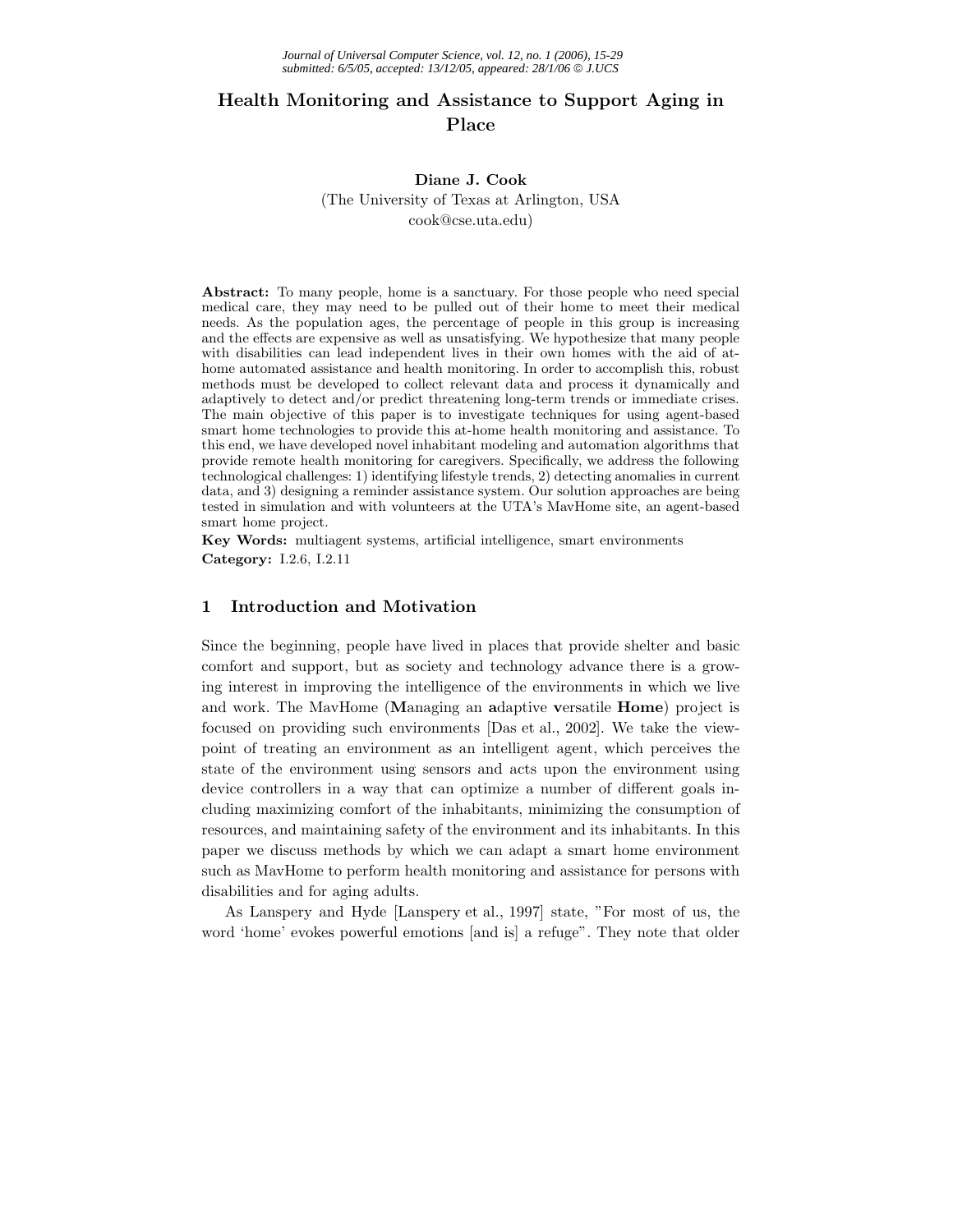adults and people with disabilities want to remain in their homes even when their conditions worsen and the home cannot sustain their safety. In a national survey, researchers found that 71% of the respondents felt strongly that they wanted to remain in their current residence as long as possible, and another 12% were somewhat likely to remain there [AARP, 2000]. Nearly 1/4 of the respondents expected that they or a member of their household would have problems getting around their house in the next five years. Of these respondents, 86% stated that they had made at least one modification to their home to make it easier to live there, and nearly 70% believe that the modifications will allow them to live in the current homes longer than would have otherwise been possible. A separate study supported these results and found that the most common modifications were an easy-to-use climate control system and a personal alert system.

Zola [Zola, 1997] maintains that the problems of aging and disability are converging. Improvements in medical care are resulting in increased survival into old age, thus problems of mobility, vision, hearing, and cognitive impairments will increase [Pynoos, 2002, Parr and Russell, 1997]. As the baby boomers enter old age, this trend will be magnified. By 2040, 23% will fall into the 65+ category [Lanspery et al., 1997]. An AARP report [AARP, 2000, AARP, 2003] strongly encourages increased funding for home modifications that can keep older adults with disabilities independent in their own homes.

While use of technology can be expensive, it may be more cost effective than the alternative [Grayons, 1997]. Nursing home care is generally paid either outof-pocket or by Medicaid. Typical nursing home costs are about \$40,000 a year, and the \$197 billion of free care offered by family members comes at the sacrifice of independence and job opportunities by the family caregivers.

In this paper, our goal is to assist the elderly and individuals with disabilities by providing home capabilities that will monitor health trends and assist in the inhabitant's day to day activities in their own homes. The result will save money for the individuals, their families, and the state.

#### **2 Overview of the MavHome Smart Home**

We define an intelligent environment as one that is able to acquire and apply knowledge about its inhabitants and their surroundings in order to adapt to the inhabitants and meet the goals of comfort and efficiency [Cook and Das, 2004]. These capabilities rely upon effective prediction, decision making, robotics, wireless and sensor networking, mobile computing, databases, and multimedia technologies. With these capabilities, the home can adaptively control many aspects of the environment such as climate, water, lighting, maintenance, and multimedia entertainment. Intelligent automation of these activities can reduce the amount of interaction required by inhabitants, reduce energy consumption and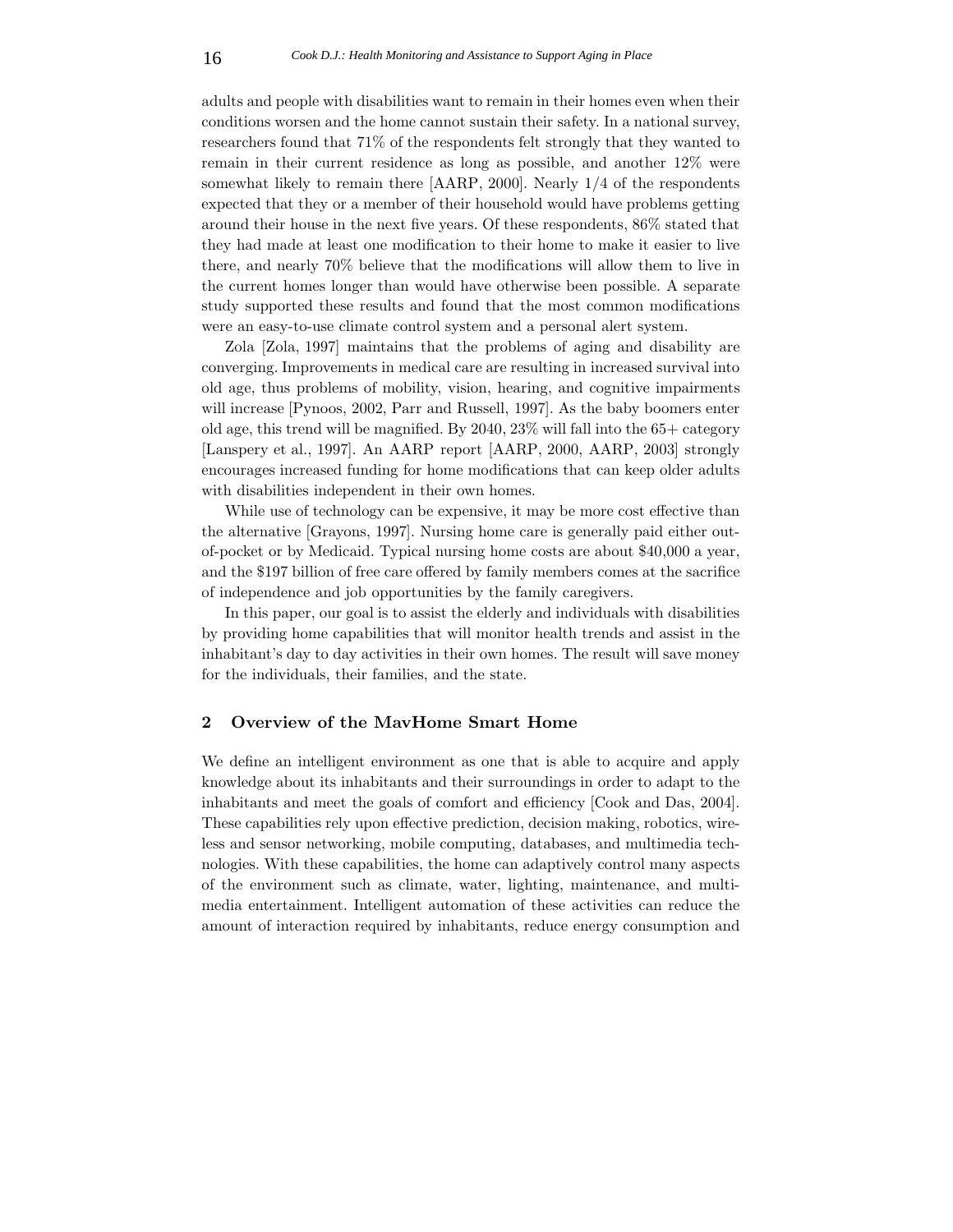other potential wastages, and provide a mechanism for ensuring the health and safety of the environment occupants [Das and Cook, 2004b].

As the need for automating these personal environments grows, so does the number of researchers investigating this topic. Some design interactive conference rooms, offices, kiosks, and furniture with seamless integration between heterogeneous devices and multiple user applications in order to facilitate collaborate work environments [AIRE Group, 2004, Fox et al., 2000, Romn et al., 2002, Streitz et al., 1999]. Abowd and Mynatt's work [Abowd and Mynatt, 2005] focuses on ease of interaction with a smart space, and work such as the Gator Tech Smart House [Helal et al., 2005] focuses on application of smart environments to elder care.

Mozer's Adaptive Home [Mozer, 2005] uses neural network and reinforcement learning to control lighting, HVAC, and water temperature to reduce operating cost. In contrast, the approach taken by the iDorm project [Hagras et al., 2004] is to use a fuzzy expert system to learn rules that replicate inhabitant interactions with devices, but will not find an alternative control strategy that improves upon manual control for considerations such as energy expenditure.

These projects have laid a foundation for our work. However, unlike related projects, we learn a decision policy to control an environment in a way that optimizes a variety of possible criteria, including minimizing manual interactions, improving operating efficiency, and ensuring inhabitant health and safety. We also ensure that our software need not be redesigned as new devices are registered, new spaces are tested, or new inhabitants move into the environment. To accomplish this goal, our intelligent environment must harness the features of multiple heterogeneous learning algorithms in order to identify repeatable behaviors, predict inhabitant activity, and learn a control strategy for a large, complex environment.

The MavHome architecture shown in Figure 1 consists of cooperating layers [Cook and Das, 2004, Das and Cook, 2005]. Perception is a bottom-up process. Sensors monitor the environment using physical components (e.g., sensors) and make information available through the interface layers. The database stores this information while other information components process the raw information into more useful knowledge (e.g., patterns, predictions). New information is presented to the decision making applications (top layer) upon request or by prior arrangement. Action execution flows top-down. The decision action is communicated to the services layer which records the action and communicates it to the physical components. The physical layer performs the action using powerline control, and other automated hardware, thus changing the state of the world and triggering a new perception.

All of the MavHome components are implemented and are being tested in two physical environments, the MavLab workplace environment and an on-campus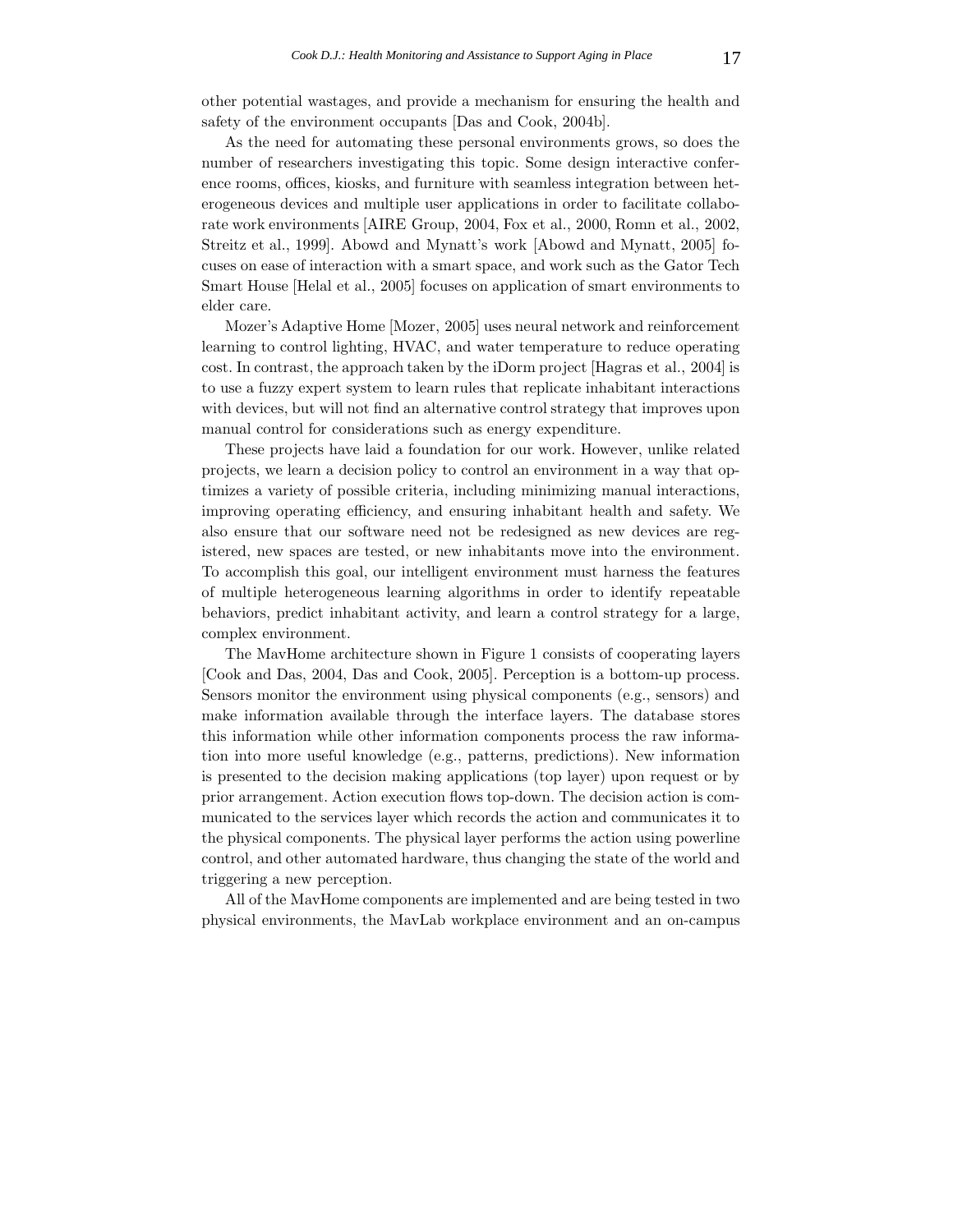

**Figure 1:** MavHome architecture (left) and MavPad sensor layout (right).

apartment. Powerline control automates all lights and appliances, as well as HVAC, fans, and miniblinds. Perception of light, humidity, temperature, smoke, gas, motion, and switch settings is performed through a sensor network developed in-house. Inhabitant localization is performed using passive infrared sensors yielding a detection rate of 95% accuracy [Youngblood et al., 2005a].

Communication between high-level components is performed using CORBA, and each component registers its presence using zero configuration (ZeroConf) technologies. Implemented services include a PostgreSQL database that stores sensor readings, prediction components, data mining components, and logical proxy aggregators. Resource utilization services monitor current utility consumption rates and provide usage estimates and consumption queries.

MavHome is designed to optimize a number of alternative functions, but for this evaluation we focus on minimization of manual interactions with devices. The MavHome components are fully implemented and are automating the environments shown in Figure 2 [Youngblood et al., 2005b]. The MavLab environment contains work areas, cubicles, a break area, a lounge, and a conference room. MavLab is automated using 54 X-10 controllers and the current state is determined using light, temperature, humidity, motion, and door/seat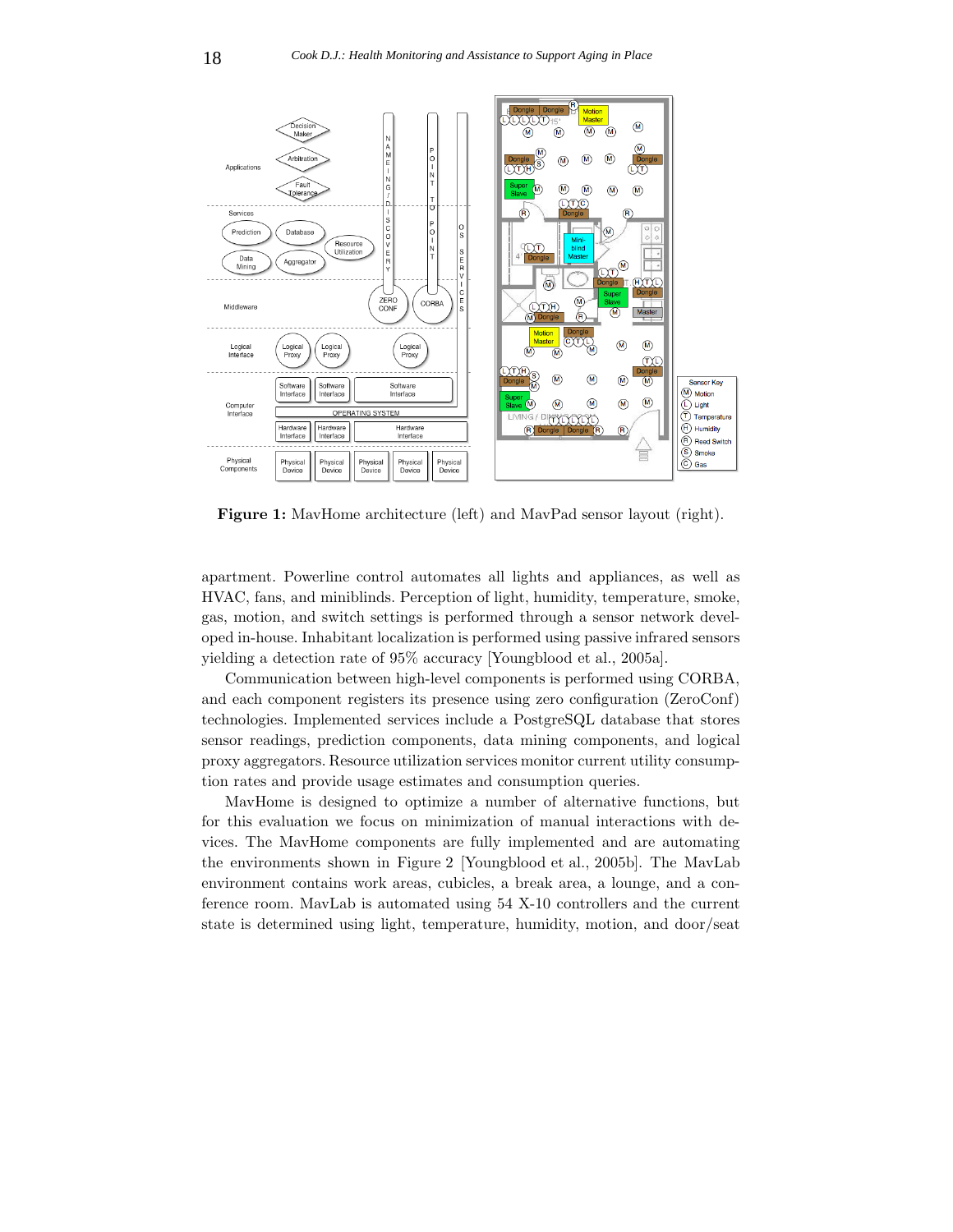

**Figure 2:** The MavLab (left) and MavPad (right) environments.

status sensors. The MavPad is an on-campus apartment hosting a full-time student occupant. MavPad is automated using 25 controllers and provides sensing for light, temperature, humidity, leak detection, vent position, smoke detection, CO detection, motion, and door/window/seat status sensors. Figure 1 shows the MavPad sensor layout.

## **3 Core Technologies**

To automate our smart environment, we collect observations of manual inhabitant activities and interactions with the environment. We then mine sequential patterns from this data using a sequence mining algorithm. Next, we predict the inhabitant's upcoming actions using observed historical data. Finally, a hierarchical Markov model is created using low-level state information and high-level sequential patterns, and is used to learn an action policy for the environment. Figure 3 shows how these components work together to improve the overall performance of the smart environment. Here we describe the learning algorithms that play a role in this approach.

#### **3.1 Mining Sequential Patterns Using ED**

In order to minimize resource usage, maximize comfort, and adapt to inhabitants, we rely upon machine learning techniques for automated discovery, prediction, and decision making. A smart home inhabitant typically interacts with various devices as part of his routine activities. These interactions may be considered as a sequence of events, with some inherent pattern of recurrence. Agrawal and Srikant [Agrawal and Srikant, 1995] pioneered work in mining sequential patterns from time-ordered transactions, and our work is loosely modeled on this approach.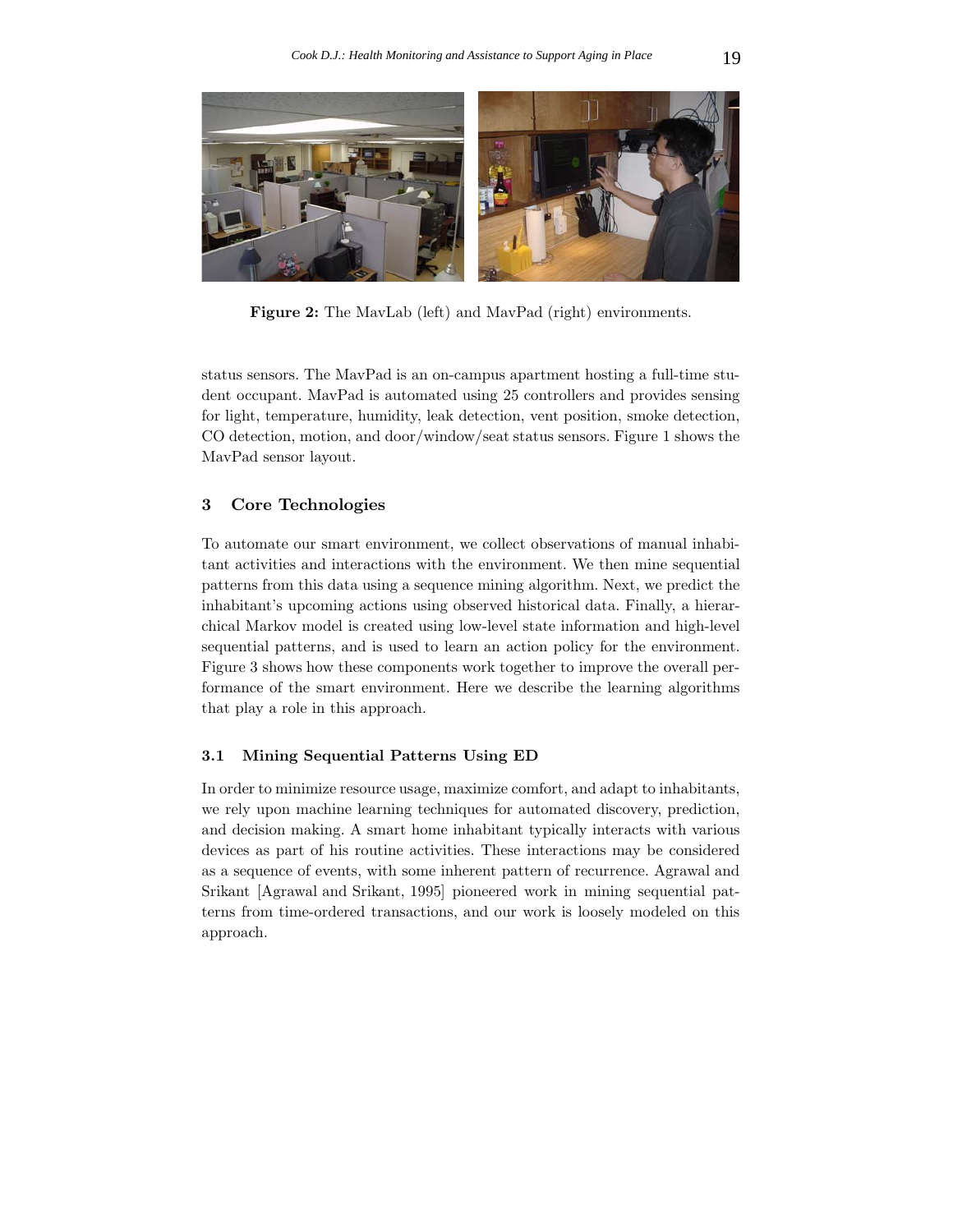

**Figure 3:** Integration of AI techniques into MavHome architecture.

Typically, each inhabitant-home interaction event is characterized as a triple consisting of the device manipulated, the resulting change that occurred in that device, and the time of interaction. We move a window in a single pass through the history of events or inhabitant actions, looking for episodes (sequences) within the window that merit attention. Candidate episodes are collected within the window together with frequency information for each candidate. Candidate episodes are evaluated and the episodes with values above a minimum acceptable compression amount are reported. The window size can be selected automatically using the size that achieves the best compression performance over a sample of the input data.

When evaluating candidate episodes, the Episode Discovery (ED) algorithm [Heierman and Cook, 2003] looks for patterns that minimize the description length of the input stream, *O*, using the Minimum Description Length (MDL) principle [Rissanen, 1989]. The MDL principle targets patterns that can be used to minimize the description length of a database by replacing each instance of the pattern with a pointer to the pattern definition.

Our MDL-based evaluation measure thus identifies patterns that balance frequency and length. Periodicity (daily, every other day, weekly occurrence) of episodes is detected using autocorrelation and included in the episode description. If the instances of a pattern are highly periodic (occur at predictable intervals), the exact timings do not need to be encoded (just the pattern definition with periodicity information) and the resulting pattern yields even greater compression. Although event sequences with minor deviations from the pattern definition can be included as pattern instances, the deviations need to be encoded and the result thus increases the overall description length. ED reports the patterns and encodings that yield the greatest MDL value.

Deviations from the pattern definition in terms of missing events, extra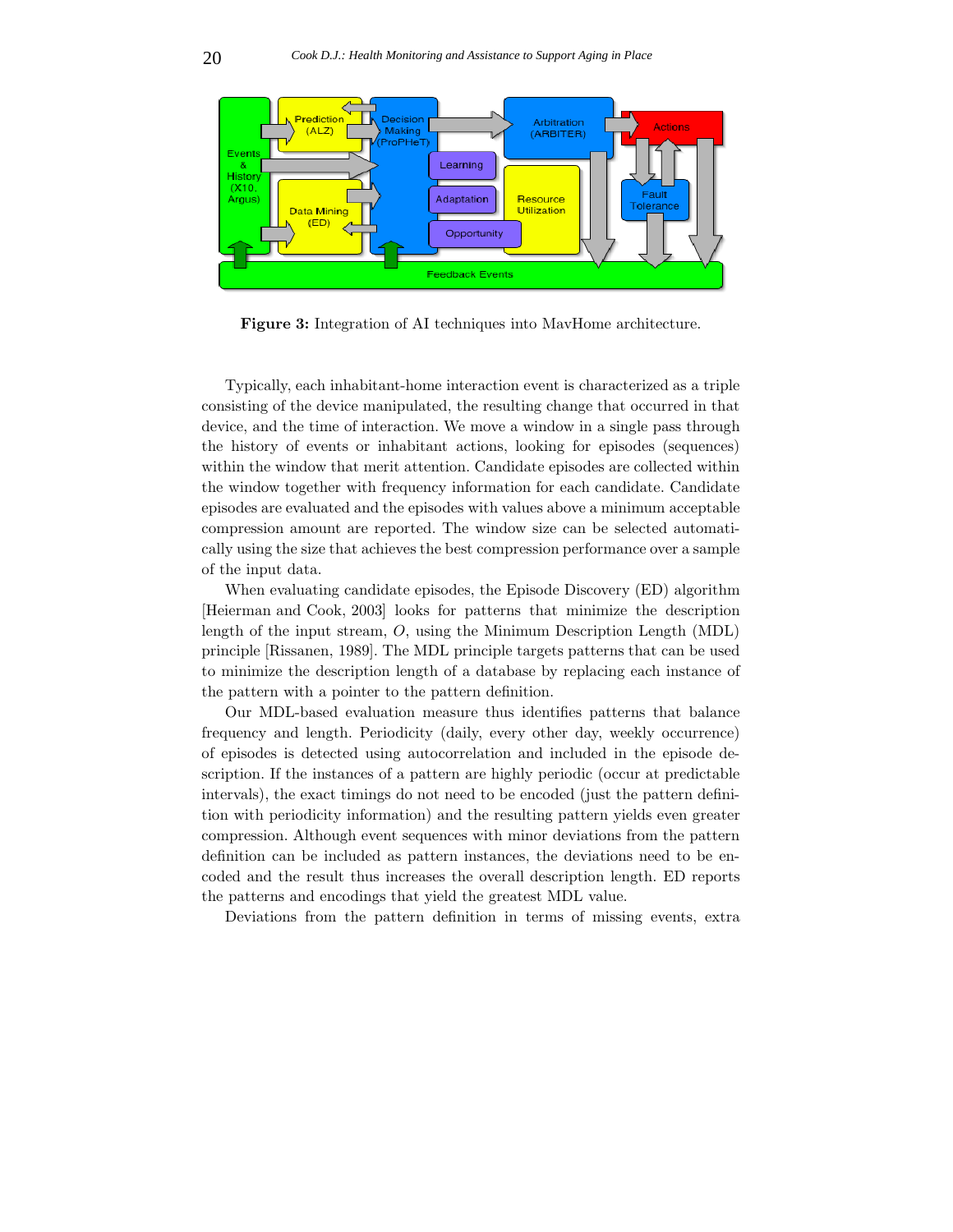events, or changes in the regularity of the occurrence add to the description length because extra bits must be used to encode the change, thus lowering the value of the pattern. The larger the potential amount of description length compression a pattern provides, the more representative the pattern is of the history as a whole, and thus the potential impact that results from automating the pattern is greater.

In this way, ED identifies patterns of events that can be used to better understand the nature of inhabitant activity in the environment. Once the data is compressed using discovered results, ED can be run again to find an abstraction hierarchy of patterns within the event data. As the following sections show, the results can also be used to enhance performance of predictors and decision makers that automate the environment.

## **3.2 Predicting Activities Using ALZ**

To predict inhabitant activities, we borrow ideas from text compression, in this case the LZ78 compression algorithm [Ziv and Lempel, 1978]. By predicting inhabitant actions, the home can automate or improve upon anticipated events that inhabitants would normally perform in the home. Well-investigated text compression methods have established that good compression algorithms also make good predictors. According to information theory, a predictor with an order (size of history used) that grows at a rate approximating the entropy rate of the source is an optimal predictor. Other approaches to prediction or inferring activities often use a fixed context size to build the model or focus on one attribute such as motion [Cielniak et al., 2003, Philipose et al., 2004].

LZ78 incrementally processes an input string of characters, which in our case is a string representing the history of device interactions, and stores them in a trie. The algorithm parses the string  $x_1, x_2, \ldots, x_i$  into substrings  $w_1, w_2, w_{c(i)}$ such that for all  $j > 0$ , the prefix of the substring  $w_j$  is equal to some  $w_i$  for  $1 < i < j$ . Thus when parsing the sequence of symbols *aaababbbbbaabccddcbaaaa*, the substring *a* is created, followed by *aa*, *b*, *ab*, *bb*, *bba*, and so forth.

Our Active LeZi (ALZ) algorithm enhances the LZ78 algorithm by recapturing information lost across phrase boundaries. Frequency of symbols is stored along with phrase information in a trie, and information from multiple context sizes are combined to provide the probability for each potential symbol, or inhabitant action, as being the next one to occur. In effect, ALZ gradually changes the order of the corresponding model that is used to predict the next symbol in the sequence. As a result, we gain a better convergence rate to optimal predictability as well as achieve greater predictive accuracy. Figure 4 shows the trie formed by the Active-LeZi parsing of the input sequence *aaababbbbbaabccddcbaaaa*.

To perform prediction, ALZ calculates the probability of each symbol (inhabitant action) occurring in the parsed sequence, and predicts the action with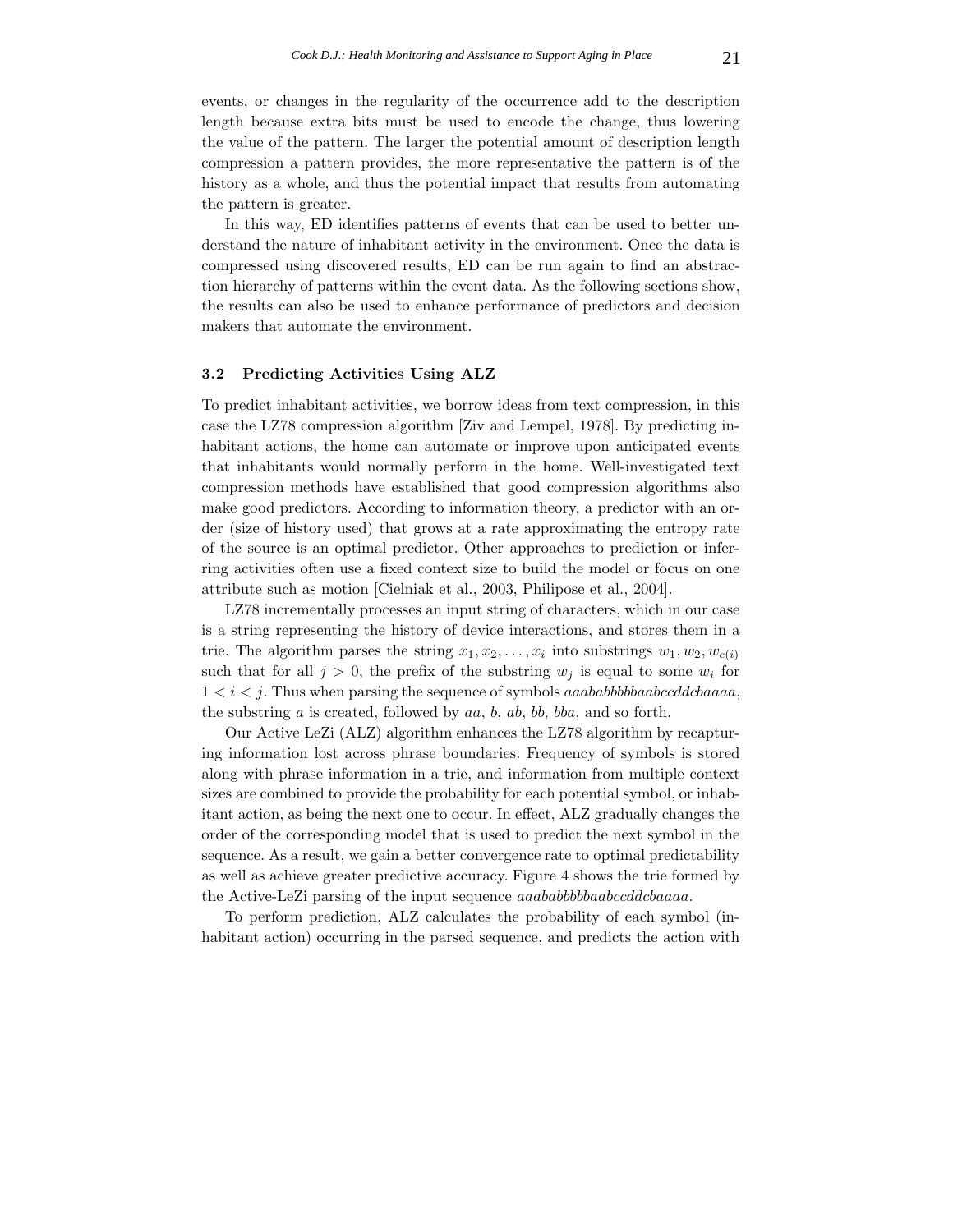

**Figure 4:** Trie formed by ALZ parsing.

the highest probability. To achieve optimal predictability, we use a mixture of all possible higher-order models (phrase sizes) when determining the probability estimate. Specifically, we incorporate the Prediction by Partial Match strategy of *exclusion* [Bell et al., 1990] to gather information from all available context sizes in assigning the next symbol its probability value.

We initially evaluated the ability of ALZ to perform inhabitant action prediction on synthetic data based on six embedded tasks with 20% noise. In this case the predictive accuracy converges to 86%. Real data collected based on six students in the MavLab for one month was much more chaotic, and on this data ALZ reached a predictive performance of 30% (although it outperformed other methods). However, when we combine ALZ and ED by only performing predictions when the current activity is part of a sequential pattern identified by ED, ALZ performance increases by 14% [Gopalratnam and Cook, 2004, Gopalratnam and Cook, 2005].

## **3.3 Decision Making Using ProPHeT**

In our final learning step, we employ reinforcement learning to generate an automation strategy for the intelligent environment. To apply reinforcement learning, the underlying system (i.e., the house and its inhabitants) could be modeled as a Markov Decision Process (MDP). This can be described by a four-tuple  $\langle S, A, Pr, R \rangle$ , where *S* is a set of system states, *A* is the set of available actions, and  $R : S \to R$  is the reward that the learning agent receives for being in a given state. The behavior of the MDP is described by the transition function,  $Pr: S \times A \times S \rightarrow [0, 1]$ , representing the probability with which action  $a_t$ executed in state  $s_t$  leads to state  $s_{t+1}$ .

With the increasing complexity of tasks being addressed, recent work in decision making under uncertainty has popularized the use of Partially Observable Markov Decision Processes (POMDPs). Recently, there have been many published hierarchical extensions that allow for the partitioning of large domains into a tree of manageable POMDPs [Pineau et al., 2001, Theocharous et al., 2001].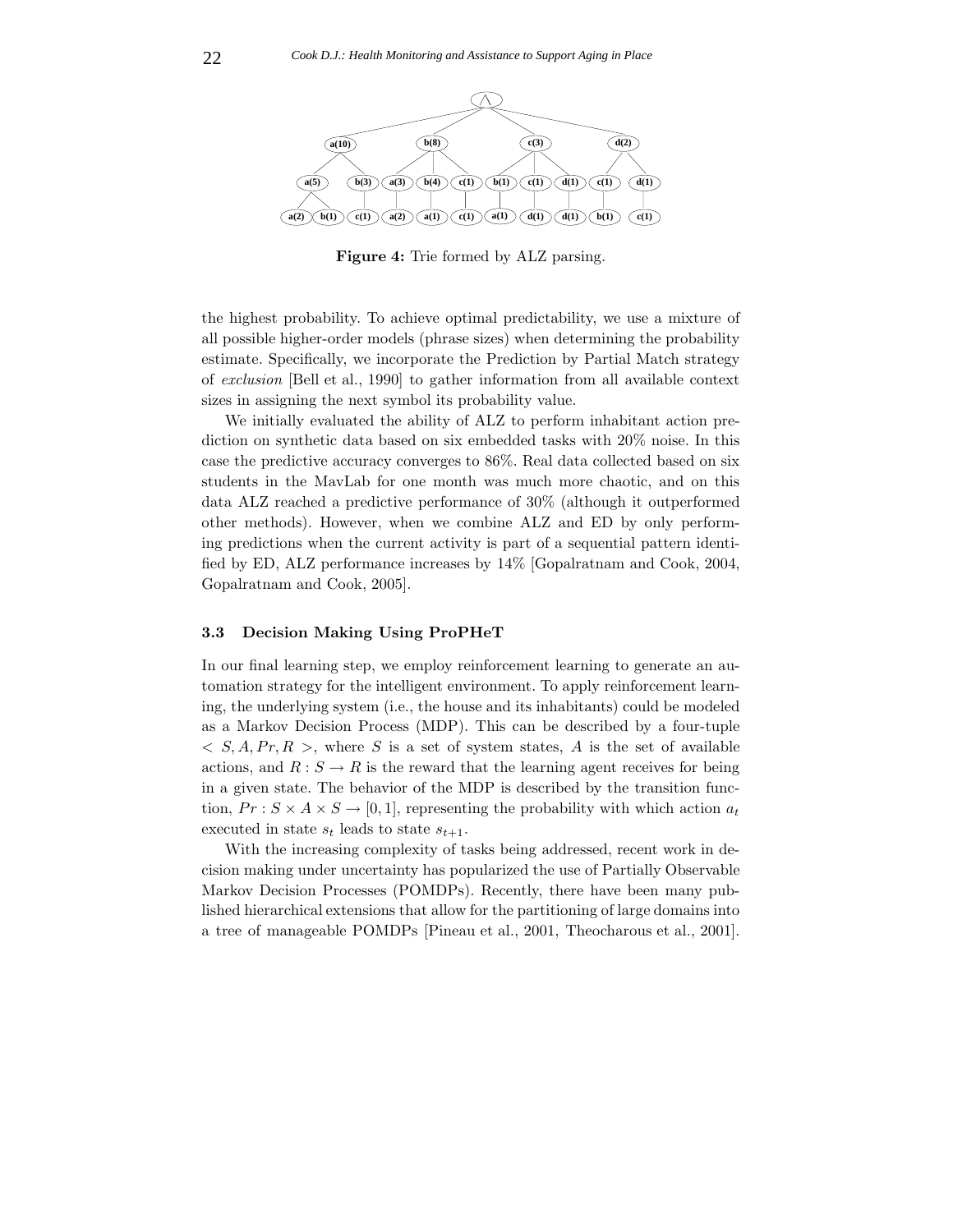

Figure 5: Hierarchical model constructed from static (left) and dynamic (right) smart home data.

Research has shown that strategies for new tasks can be learned faster if policies for subtasks are already available [Precup and Sutton, 1997]. Although a Hierarchical POMDP (HPOMDP) is appropriate for an intelligent environment domain, current approaches generally require *a priori* construction of the hierarchical model. Unlike other approaches to creating a hierarchical model, our decision learner, ProPHeT, actually automates model creation by using the EDmined sequences to represent the nodes in the higher levels of the model hierarchy.

The lowest-level nodes in our model represent a single event observed by ED. Next, ED is run multiple iterations on this data until no more patterns can be identified, and the corresponding abstract patterns comprise the higher-level nodes in the Markov model. The higher-level *task* nodes point to the first event node for each permutation of the sequence that is found in the environment history. Vertical transition values are labeled with the fraction of occurrences for the corresponding pattern permutation, and horizontal transitions are seeded using the relative frequency of transitions from one event to the next in the observed history. As a result, the *n*-tier hierarchical model is thus learned from collected data. An example hierarchical model constructed from MavHome test data is shown on the left in Figure 5.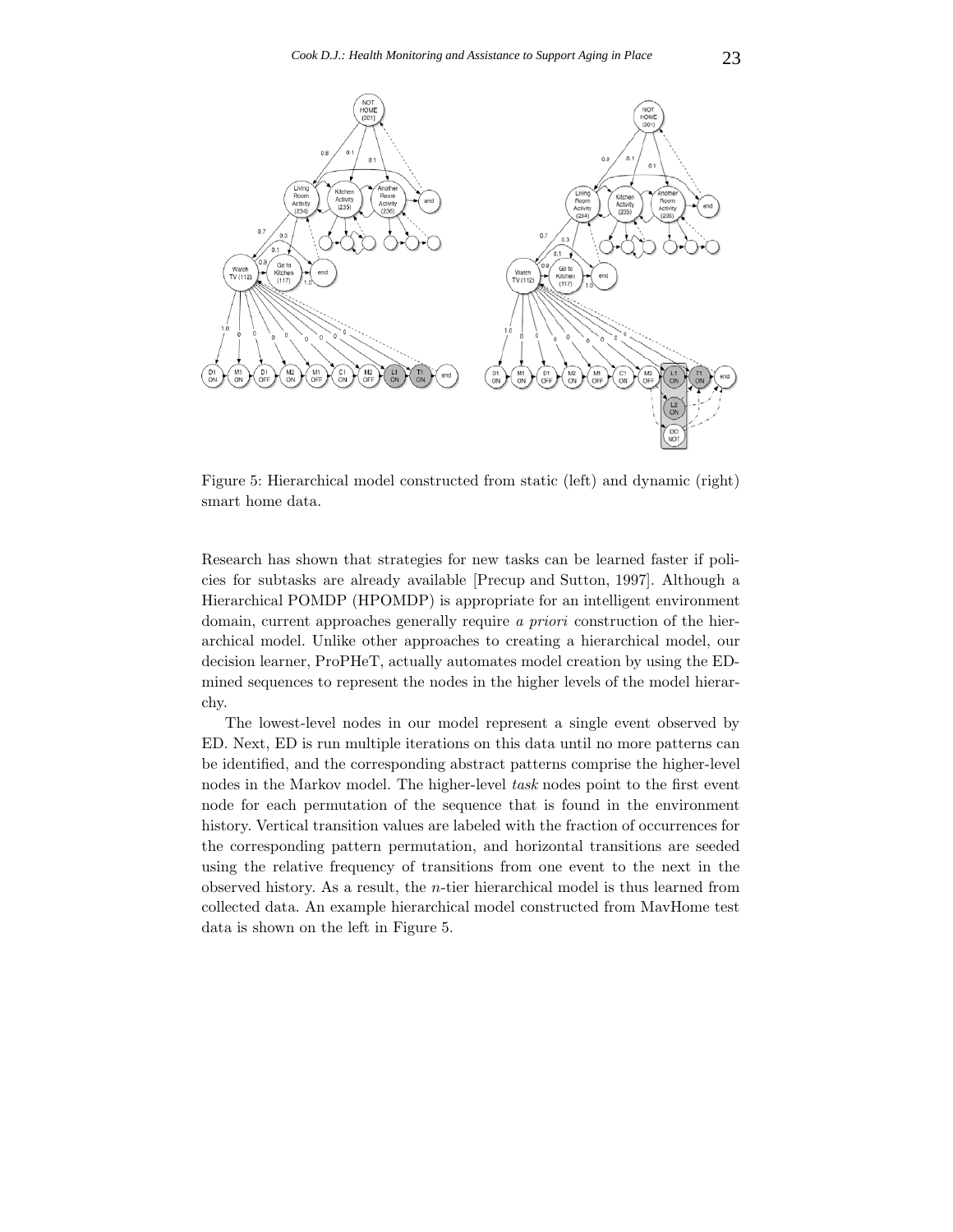Given the current event state and recent history, ED supplies membership probabilities of the state in each of the identified patterns. Using this information along with the ALZ-predicted next action, ProPHeT maintains a belief state and selects the highest-utility action.

To learn an automation strategy, the agent explores the effects of its decisions over time and uses this experience within a temporal-difference reinforcement learning framework [Sutton and Barto, 1998] to form control policies which optimize the expected future reward. The current version of MavHome receives negative reinforcement (observes a negative reward) when the inhabitant immediately reverses an automation decision (e.g., turns the light back off) or an automation decision contradicts ARBITER-supplied safety and comfort constraints.

Before an action is executed it is checked against the policies in the policy engine, ARBITER. These policies contain designed safety and security knowledge and inhabitant standing rules. Through the policy engine the system is prevented from engaging in erroneous actions that may perform actions such as turning the heater to 120<sup>o</sup>F or from violating the inhabitant's stated wishes (e.g., a standing rule to never turn off the inhabitant's night light).

## **4 Initial Case Study**

As an illustration of the above techniques, we have evaluated a week in an inhabitant's life with the goal of reducing the manual interactions in the MavLab. The data was generated from a virtual inhabitant based on captured data from the MavLab and was restricted to just motion and lighting interactions which account for an average of 1400 events per day.

ALZ processed the data and converged to 99.99% accuracy after 10 iterations through the training data. When automation decisions were made using ALZ alone, interactions were reduced by 9.7% on average. Next, ED processed the data and found three episodes to use as abstract nodes in the HPOMDP. Living room patterns consisted of lab entry and exit patterns with light interactions, and the office also reflected entry and exit patterns. The other patterns occurred over the remaining 8 areas and usually involved light interactions at desks and some equipment upkeep activity patterns. The hierarchical Markov model with no abstract nodes reduced interactions by 38.3%, and the combined-learning system (ProPHeT bootstrapped using ED and ALZ) was able to reduce interactions by 76%, as shown in Figure 6 (left).

Experimentation in the MavPad using real inhabitant data has yielded similar results. In this case, ALZ alone reduced interactions from 18 to 17 events, the HPOMDP with no abstract nodes reduced interactions by 33.3% to 12 events, while the bootstrapped HPOMDP reduced interactions by 72.2% to 5 events. These results are graphed in Figure 6 (right).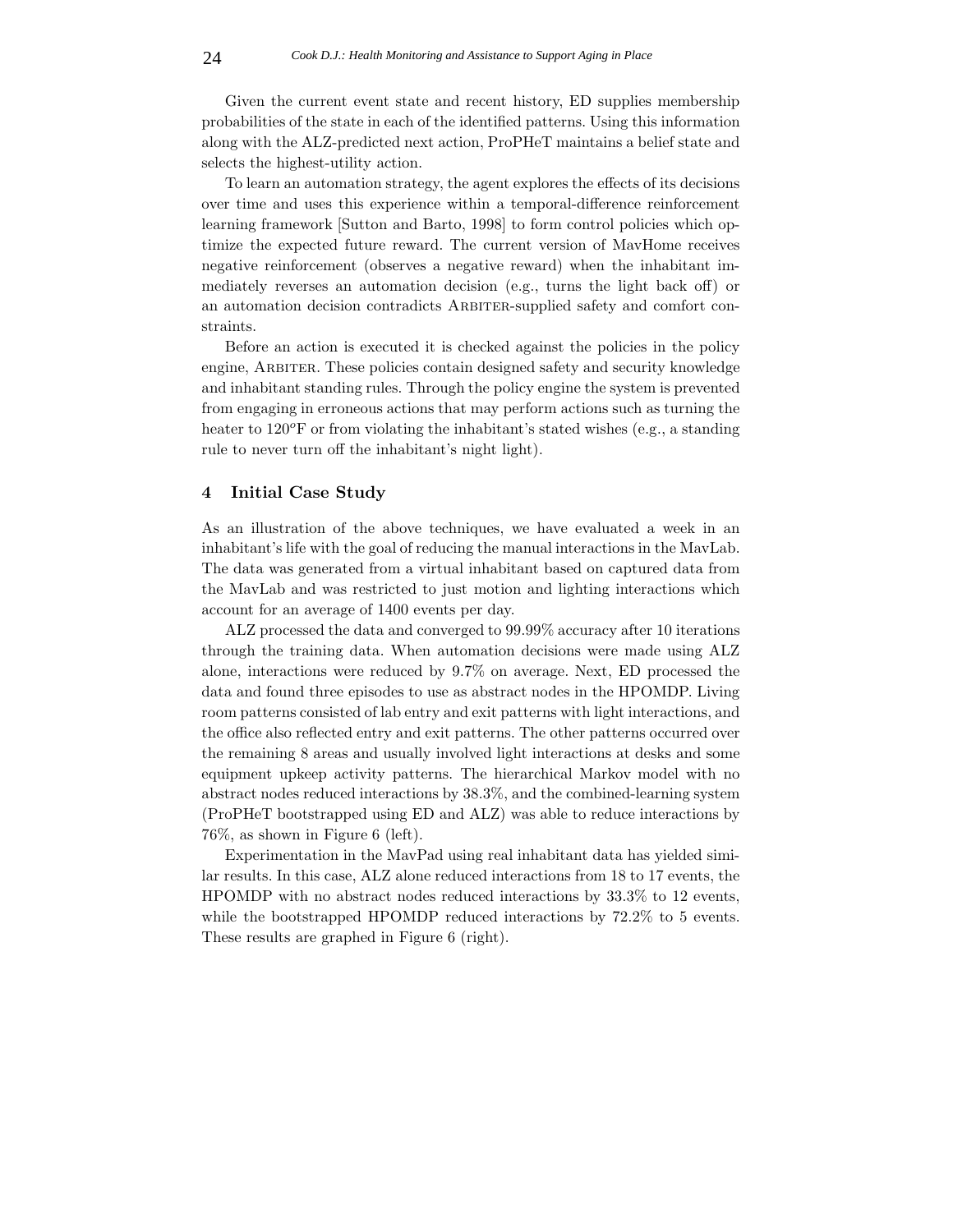

**Figure 6:** Interaction reduction.

#### **5 Using a Smart Home to Assist Elderly and Disabled**

The data mining, prediction, and multiagent technologies available in MavHome can be employed to provide health care assistance in living environments. Specifically, models can be constructed of inhabitant activities and used to learn activity trends, detect anomalies, intelligently predict possible problems and make health care decisions, and provide automation assistance for inhabitants with special needs.

A variety of approaches have been investigated in recent years to automate caregiver services. Many of the efforts offer supporting technologies in specialized areas, such as using computer vision techniques to track inhabitants through the environment and specialized sensors to detect falls or other crises. Some special-purpose prediction algorithms have been implemented using factors such as measurement of stand-sit and sit-stand transitions and medical history [Cameron et al., 1997, Najafi et al., 2002, Najafi et al., 2003], but are limited in terms of what they predict and how they use the results. Remote monitoring systems have been designed with the common motivation that learning and predicting inhabitant activities is key for health monitoring, but very little work has combined the remote monitoring capabilities with prediction for the purpose of health monitoring. Some work has also progressed toward using typical behavior patterns to provide reminders, particularly useful for the elderly and patients suffering from various types of dementia [Kautz et al., 2002, Pollack et al., 2003].

Our smart environment can identify patterns indicating or predicting a change in health status and can provide inhabitants with needed automation assistance. Collected data includes movement patterns of the individual, periodic vital signs (blood pressure, pulse, body temperature), water and device usage, use of food items in the kitchen, exercise regimen, medicine intake (prescribed and actual), and sleep patterns [Das and Cook, 2004a, Das and Cook, 2004b]. Given this data, models can be constructed of inhabitant activities and use to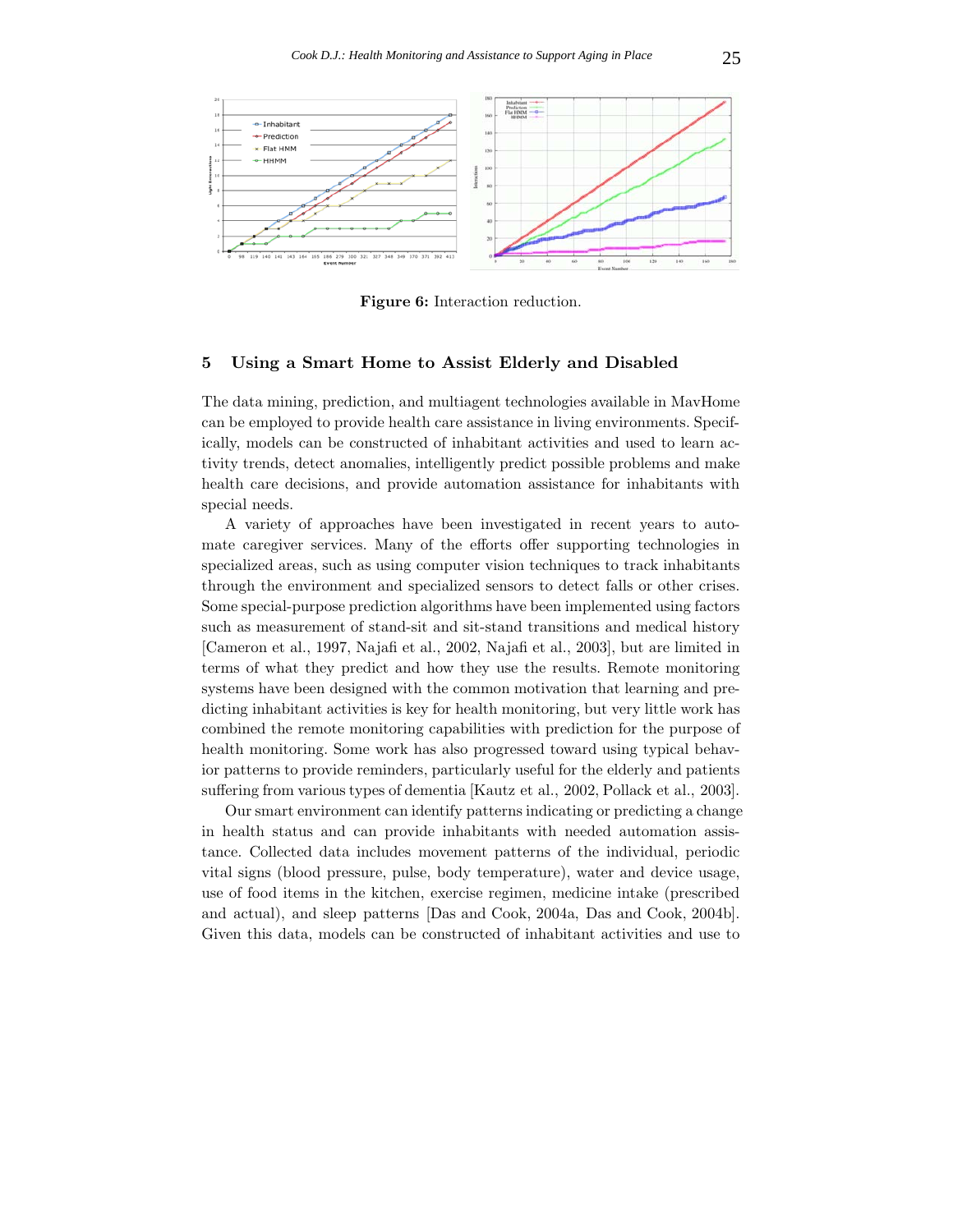learn lifestyle trends, detect anomalies, and provide reminder and automation assistance.

## **5.1 Capability 1: Identify lifestyle trends**

Our ED algorithm is designed to process data as it arrives. Because of this feature, trends in the data including increasing / decreasing pattern frequency, introduction of patterns, and change in pattern details can be automatically detected [Heierman, 2004]. When changing patterns include health-specific events (vital signs, medication intake, or events targeted by the caregiver), a report will be given to the inhabitant and caregiver of these trends.

#### **5.2 Capability 2: Detect anomalies in current data**

The ED data mining algorithm and ALZ predictor can work together to detect anomalies in event data. ED identifies the most significant and frequent patterns of inhabitant behavior, as well as the likelihood that the current state is a member of one of these patterns. Whenever the current state falls within one of these patterns, ALZ can determine the probability distribution of next events. As a result, when the next event has a low probability of occurrence, or when the expected next event does not occur at the expected time, the result is considered an anomaly.

When an anomaly occurs, the home will first try to contact the inhabitant (through the interactive display for a lesser critical anomaly, or through the sound system for a more critical anomaly). If the inhabitant does not respond and the criticality of the anomaly is high, the caregiver will be notified.

#### **5.3 Capability 3: Design reminder assistance system**

Reminders can be triggered by two situations. First, if the inhabitant queries the home for his next routine activity, the activity with the highest probability will be given based on the ALZ prediction. Second, if a critical anomaly is detected, the environment will initiate contact with the inhabitant and remind him of the next typical activity. Such a reminder service will be particularly beneficial for individuals suffering from dementia.

As described in the initial MavHome design, automation assistance is always available for inhabitants, which is beneficial if some activities are difficult to perform. A useful feature of the architecture is that safety constraints are embedded in the ARBITER rule engine. If the inhabitant or the environment is about to conflict with these constraints, a preventative action is taken and the inhabitant notified. This can prevent accidents such as forgetting to turn off the water in the bathtub or leaving the house with doors unlocked.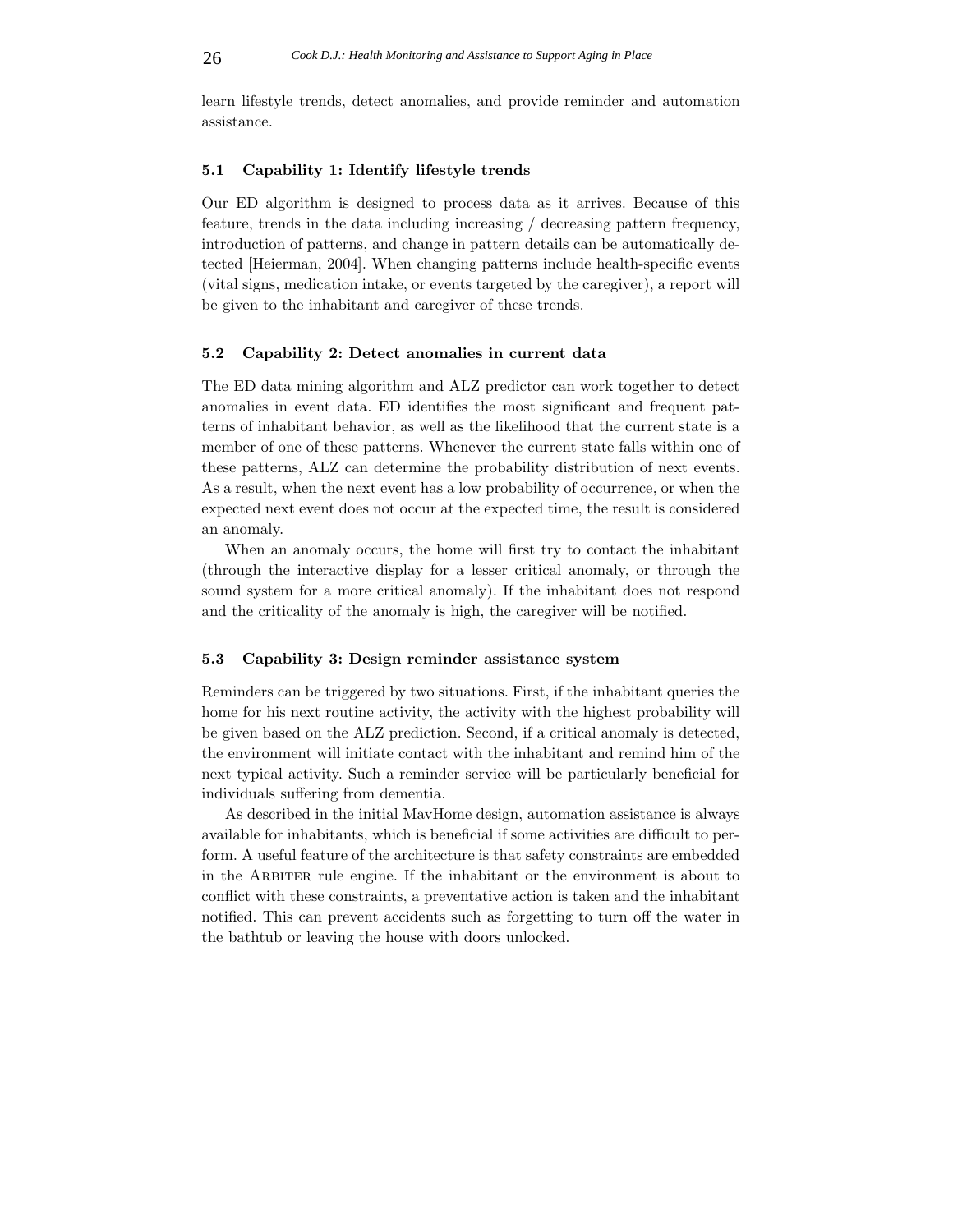## **6 Conclusion**

The MavHome software architecture has successfully monitored and provided automation assistance for volunteers living in the MavPad site. We are currently collecting health-specific data in the MavHome sites and will be testing in the living environments of recruited residents at the C.C. Young Retirement Community in Dallas, Texas.

#### **Acknowledgements**

This work is supported by US National Science Foundation under ITR grant IIS–0121297.

#### **References**

- [AARP, 2000] AARP (2000). Fixing to stay: A national survey of housing and home modification issues.
- [AARP, 2003] AARP (2003). These four walls... Americans  $45+$  talk about home and community.
- [Abowd and Mynatt, 2005] Abowd, G. D. and Mynatt, E. D. (2005). Designing for the human experience in smart environments. In Cook, D. J. and Das, S. K., editors, *Smart Environments: Technology, Protocols, and Applications*, pages 153–174. Wiley.
- [Agrawal and Srikant, 1995] Agrawal, R. and Srikant, R. (1995). Mining Sequential Patterns. In *Proceedings of the 11th International Conference on Data Engineering*, pages 3–14.
- [AIRE Group, 2004] AIRE Group (2004). MIT Project AIRE About Us. http://www.ai.mit.edu/projects/aire.
- [Bell et al., 1990] Bell, T. C., Cleary, J. G., and Witten, I. H. (1990). *Text compression*. Prentice Hall.
- [Cameron et al., 1997] Cameron, K., Hughes, K., and Doughty, K. (1997). Reducing fall incidence in community elders by telecare using predictive systems. In *Proceedings of the International IEEE-EMBS Conference*, pages 1036–1039.
- [Cielniak et al., 2003] Cielniak, G., Bennewitz, M., and Burgard, W. (2003). Where is ...? learning and utilizing motion patterns of persons with mobile robots. In *Proceedings of the Eighteenth International Joint Conference on Artificial Intelligence*, pages 909–914.
- [Cook and Das, 2004] Cook, D. J. and Das, S. K. (2004). Mavhome: Work in progress. *IEEE Pervasive Computing*.
- [Das and Cook, 2004a] Das, S. K. and Cook, D. J. (2004a). Health monitoring in an agent-based smart home. In *Proceedings of the International Conference on Smart Homes and Health Telematics (ICOST)*.
- [Das and Cook, 2004b] Das, S. K. and Cook, D. J. (2004b). Health monitoring in an agent-based smart home by activity predition. In Zhang, D. and Mokhari, M., editors, *Toward a Human-Friendly Assistive Environment*, pages 3–14. IOS Press.
- [Das and Cook, 2005] Das, S. K. and Cook, D. J. (2005). Smart home environments: A paradigm based on learning and prediction. In *Wireless Mobile and Sensor Networks*. Wiley.
- [Das et al., 2002] Das, S. K., Cook, D. J., Bhattacharya, A., Heierman, E. O., and Lin, T.-Y. (2002). The role of prediction algorithms in the mavhome smart home architecture. *IEEE Wireless Communications*, 9(6):77–84.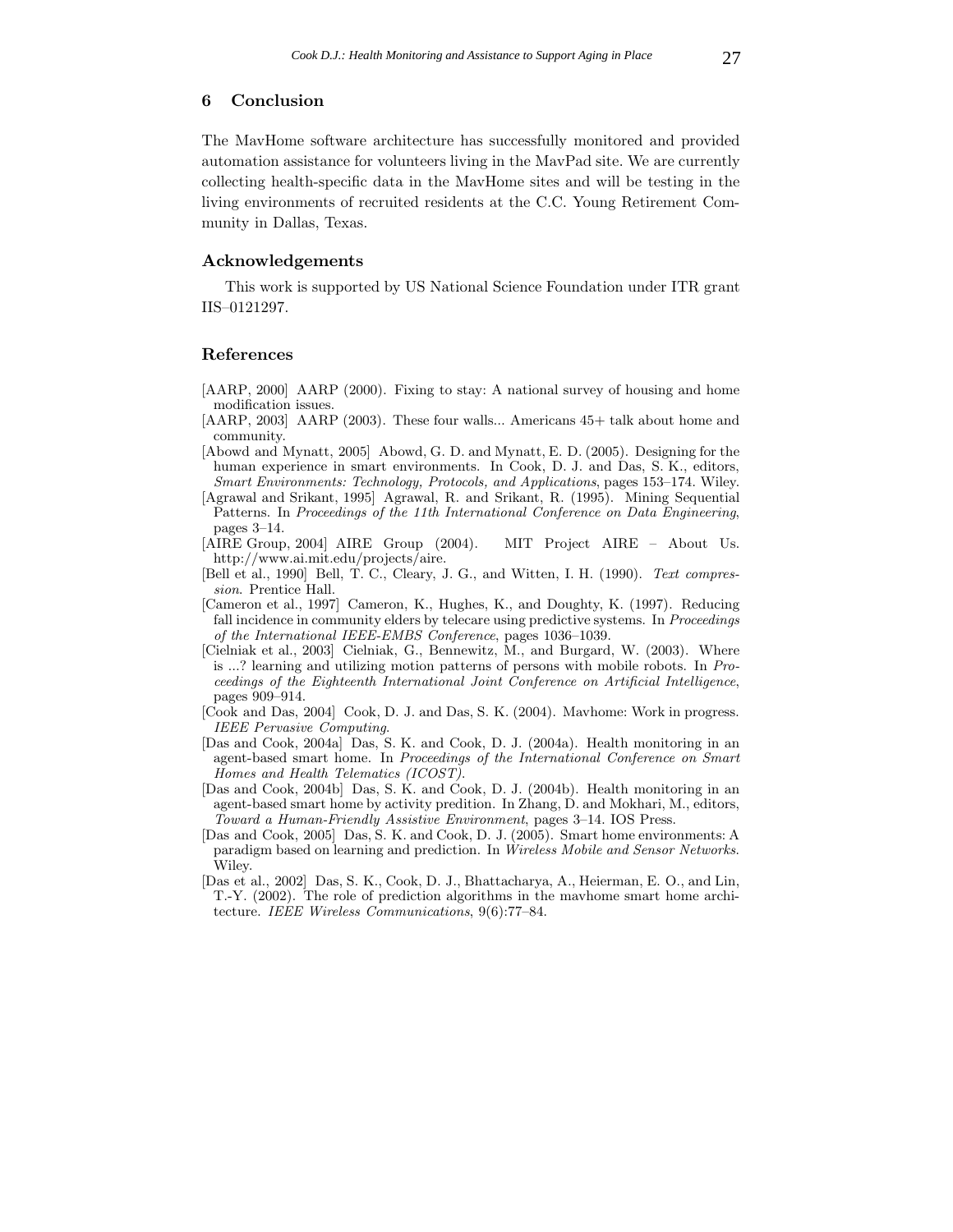- [Fox et al., 2000] Fox, A., Johanson, B., Hanrahan, P., and Winograd, T. (2000). Integrating information appliances into an interactive space. *IEEE Computer Graphics and Applications*, 20(3):54–65.
- [Gopalratnam and Cook, 2004] Gopalratnam, K. and Cook, D. J. (2004). Active LeZi: an incremental parsing algorithm for sequential prediction. *International Journal of Artificial Intelligence Tools*, 14(1-2):917–930.
- [Gopalratnam and Cook, 2005] Gopalratnam, K. and Cook, D. J. (2005). Online sequential prediction via incremental parsing: The Active LeZi algorithm. *IEEE Intelligent Systems*.
- [Grayons, 1997] Grayons, P. J. (1997). Technology and home adaptation. In Lanspery, S. and Hyde, J., editors, *Staying Put: Adapting the Places Instead of the People*, pages 55–74. Baywood Publishing Company.
- [Hagras et al., 2004] Hagras, H., Callaghan, V., Colley, M., Clarke, G., Pounds-Cornish, A., and Duman, H. (2004). Creating an ambient-intelligence environment using embedded agents. *IEEE Intelligent Systems*, 19(6).
- [Heierman, 2004] Heierman, E. O. (2004). *Using information-theoretic principles to discover interesting episodes in a time-ordered sequence*. PhD thesis, The University of Texas at Arlington.
- [Heierman and Cook, 2003] Heierman, E. O. and Cook, D. J. (2003). Improving home automation by discovering regularly occurring device usage patterns. In *Proceedings of the International Conference on Data Mining*.
- [Helal et al., 2005] Helal, A., Mann, W., El-Zabadani, H., King, J., Kaddoura, Y., and Jansen, E. (2005). The gator tech smart house: A programmable pervasive space. *IEEE Computer*, 38(3):50–60.
- [Kautz et al., 2002] Kautz, H., Arnstein, L., Borriello, G., Etzioni, O., and Fox, D. (2002). An overview of the assisted cognition project. In *Proceedings of the AAAI workshop on automation as caregiver*.
- [Lanspery et al., 1997] Lanspery, S., Jr, J. J. C., Miller, J. R., and Hyde, J. (1997). Introduction: Staying put. In Lanspery, S. and Hyde, J., editors, *Staying Put: Adapting the Places Instead of the People*, pages 1–22. Baywood Publishing Company.
- [Mozer, 2005] Mozer, M. C. (2005). Lessons from an adaptive home. In Cook, D. J. and Das, S. K., editors, *Smart Environments: Technology, Protocols, and Applications*, pages 273–298. Wiley.
- [Najafi et al., 2002] Najafi, B., Aminian, K., Loew, F., Blanc, Y., and Robert, P. (2002). Measurement of stand-sit and sit-stand transitions using a miniature gyroscope and its application in fall risk evaluation in the elderly. *IEEE Transactions on Biomedical Engineering*, 49(8):843–851.
- [Najafi et al., 2003] Najafi, B., Aminian, K., Paraschiv-Ionescu, A., Loew, F., Bula, C., and Robert, P. (2003). Ambulatory system for human motion analysis using a kinematic sensor: Monitoring of daily physical activity in the elderly. *IEEE Transactions on Biomedical Engineering*, 50(6):711–723.
- [Parr and Russell, 1997] Parr, R. and Russell, S. (1997). Reinforcement learning with hierarchies of machines. In *Advances in Neural Information Processing Systems 10*, Denver, CO. MIT Press.
- [Philipose et al., 2004] Philipose, M., Fishkin, K., Perkowitz, M., Patterson, D., Fox, D., Kautz, H., and Hahnel, D. (2004). Inferring activities from interactions with objects. *Pervasive Computing*, 3(4):50–56.
- [Pineau et al., 2001] Pineau, J., Roy, N., and Thrun, S. (2001). A Hierarchical Approach to POMDP Planning and Execution. Workshop on Hierarchy and Memory in Reinforcement Learning (ICML).
- [Pollack et al., 2003] Pollack, M. E., Brown, L., Colbry, D., McCarthy, C. E., Orosz, C., Peintner, B., Ramakrishnan, S., and Tsamardinos, I. (2003). Autoreminder: An intelligent cognitive orthotic system for people with memory impairment. *Robotics and Autonomous Systems*, 44:273–282.